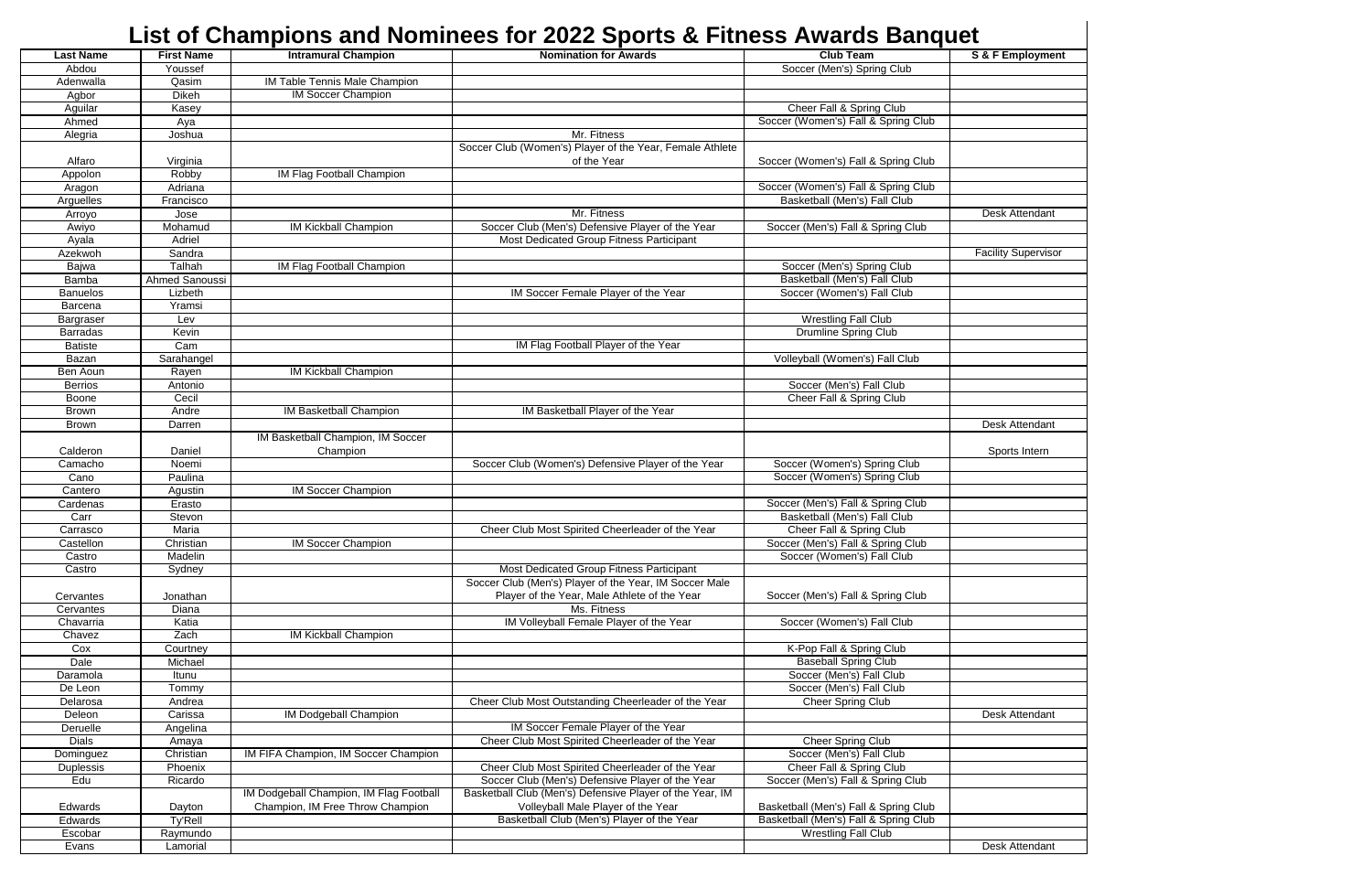|                    |                |                                          | Soccer Club (Women's) Player of the Year, IM Kickball        |                                         |                            |
|--------------------|----------------|------------------------------------------|--------------------------------------------------------------|-----------------------------------------|----------------------------|
|                    |                |                                          | Player of the Year, IM Soccer Female Player of the Year,     |                                         |                            |
| Fernandez          | Keily          |                                          | Female Athlete of the Year                                   | Soccer (Women's) Fall & Spring Club     |                            |
| Fernandez          | Vanessa        |                                          |                                                              | Soccer (Women's) Fall Club              |                            |
| Ford               | Kyren          | <b>IM Basketball Champion</b>            |                                                              | Basketball (Men's) Spring Club          |                            |
| Ford               | Cam            |                                          | Basketball Club (Men's) Player of the Year                   | Basketball (Men's) Fall & Spring Club   |                            |
|                    |                |                                          |                                                              |                                         |                            |
| Foroghi            | <b>Naghmeh</b> |                                          |                                                              | Soccer (Women's) Fall Club              |                            |
| Frank              | <b>David</b>   | IM 5K Turkey Trot Champion               |                                                              |                                         |                            |
|                    |                |                                          | IM Kickball Player of the Year, IM Soccer Male Player of the |                                         |                            |
| Fraser             | Kevin          |                                          | Year                                                         |                                         |                            |
| Fuentes            | Rodolfo        |                                          |                                                              | Soccer (Men's) Spring Club              |                            |
|                    |                | IM Cornhole Champion, IM Kickball        |                                                              |                                         |                            |
| Gallaway           | <b>Bradley</b> | Champion                                 |                                                              |                                         |                            |
| Gallo              | <b>Mattias</b> |                                          |                                                              |                                         | <b>Facility Supervisor</b> |
| Garcia             | Mariela        |                                          | Volleyball Club (Women's) Defensive Player of the Year       | Volleyball (Women's) Fall & Spring Club | <b>Sports Supervisor</b>   |
|                    |                |                                          | Volleyball Club (Women's) Player of the Year, Club Sports    |                                         |                            |
| Garcia             | Deborah        |                                          | Leadership Award                                             | Volleyball (Women's) Fall & Spring Club |                            |
| Garcia             |                |                                          | IM Volleyball Female Player of the Year                      |                                         |                            |
|                    | Penelope       |                                          |                                                              |                                         |                            |
| Garcia             | Citlali        |                                          |                                                              | Volleyball (Women's) Fall Club          |                            |
| Garza              | Lorena         |                                          |                                                              | Soccer (Women's) Fall & Spring Club     |                            |
|                    |                |                                          |                                                              |                                         | Personal Trainer, Group    |
| Gonzales           | Robert         |                                          |                                                              |                                         | Instructor                 |
| Gonzalez           | Jesse          |                                          |                                                              | <b>Drumline Spring Club</b>             |                            |
| Gonzalez-Matamoros | Anna           |                                          | Soccer Club (Women's) Defensive Player of the Year           | Soccer (Women's) Fall & Spring Club     |                            |
|                    |                |                                          | Baseball Club Pitcher of the Year, Club Sports Leadership    |                                         |                            |
| Guerra             | Joshua         |                                          | Award, Male Athlete of the Year                              | <b>Baseball Spring Club</b>             |                            |
| Guerra             | Dayanne        |                                          |                                                              | Volleyball (Women's) Fall & Spring Club |                            |
| Gutierrez          | Mariana        |                                          | Volleyball Club (Women's) Defensive Player of the Year       | Volleyball (Women's) Fall & Spring Club |                            |
|                    | Elizabeth      |                                          |                                                              |                                         | <b>Facility Supervisor</b> |
| Guzman             |                |                                          |                                                              |                                         |                            |
| Hankinson          | Alexander      |                                          |                                                              | Basketball (Men's) Fall Club            |                            |
| Harrison           | Cindy          |                                          | Cheer Club Most Outstanding Cheerleader of the Year          | Cheer Fall & Spring Club                |                            |
|                    |                |                                          |                                                              |                                         | Fitness Center Attendant,  |
| Hernandez          | Carlos         | IM Dodgeball Champion                    |                                                              |                                         | Personal Trainer Intern    |
| Hildenbrand        | <b>Brendan</b> |                                          |                                                              | <b>Baseball Spring Club</b>             |                            |
|                    |                |                                          |                                                              |                                         |                            |
| Howes              | Raven          |                                          |                                                              | <b>Wrestling Fall &amp; Spring Club</b> |                            |
| Huckaby            | Masani         |                                          |                                                              | Volleyball (Women's) Fall & Spring Club |                            |
|                    |                |                                          |                                                              |                                         |                            |
| Ireta              | Nathalie       |                                          |                                                              | Soccer (Women's) Fall Club              |                            |
|                    |                | IM Dodgeball Champion, IM Flag Football  |                                                              |                                         |                            |
| Jackson            | Kemonta        | Champion                                 | IM Flag Football Player of the Year                          |                                         |                            |
| Jackson            | Arthur         |                                          | IM Basketball Player of the Year                             |                                         |                            |
| Jasper             | Nathan         |                                          | Basketball Club (Men's) Defensive Player of the Year         | Basketball (Men's) Fall & Spring Club   |                            |
| Johnson            | Marcus         |                                          | Most Dedicated Group Fitness Participant                     |                                         |                            |
| Jones              | Krieg          | IM Flag Football Champion                |                                                              |                                         |                            |
| Jove               | Ashley         |                                          | Ms. Fitness                                                  |                                         |                            |
| Khan               | Ali            |                                          |                                                              |                                         | <b>Facility Supervisor</b> |
| Lamas              | Teddy          |                                          |                                                              | <b>Baseball Spring Club</b>             |                            |
| Landry             | Stephen        |                                          |                                                              |                                         | <b>Desk Attendant</b>      |
|                    |                |                                          | Volleyball Club (Women's) Defensive Player of the Year,      |                                         |                            |
|                    | Lauren         |                                          | Volleyball Club (Women's) Player of the Year                 | Volleyball (Women's) Spring Club        |                            |
| Langdon            |                |                                          | Basketball Club (Men's) Defensive Player of the Year,        |                                         |                            |
|                    |                |                                          |                                                              |                                         |                            |
|                    |                |                                          | Basketball Club (Men's) Player of the Year, IM Flag Football |                                         |                            |
|                    |                | IM Dodgeball Champion, IM Flag Football  | Player of the Year, IM Dodgeball Male Player of the Year, IM |                                         |                            |
|                    |                | Champion, IM Badminton Male Champion, IM | Basketball Player of the Year, Mr. Fitness, Male Athlete of  |                                         |                            |
| LeBlanc            | Deen           | 3-Point Champion                         | the Year                                                     | Basketball (Men's) Fall & Spring Club   |                            |
| Leyba III          | Nasario        |                                          | Baseball Club Pitcher of the Year                            | <b>Baseball Spring Club</b>             |                            |
| Lopez              | Angela         |                                          |                                                              | Soccer (Women's) Spring Club            |                            |
| Lopez              | Gisselle       | IM Badminton Female Champion             | IM Volleyball Female Player of the Year                      |                                         |                            |
| Lopez              | Fatima         |                                          | IM Soccer Female Player of the Year                          | Soccer (Women's) Fall & Spring Club     |                            |
| Lopez Tobal        | Jacquelyn      |                                          |                                                              |                                         | <b>Facility Supervisor</b> |
| Lossangoye         | Danielle       |                                          | Ms. Fitness                                                  |                                         | <b>Desk Attendant</b>      |
| Magana             | Hugo           | <b>IM Soccer Champion</b>                |                                                              |                                         |                            |
| Malcolm            | Andrew         |                                          | Cheer Club Most Spirited Cheerleader of the Year             | Cheer Fall & Spring Club                |                            |
| Maldonado          | Julian         |                                          | Baseball Club Player of the Year                             | <b>Baseball Spring Club</b>             |                            |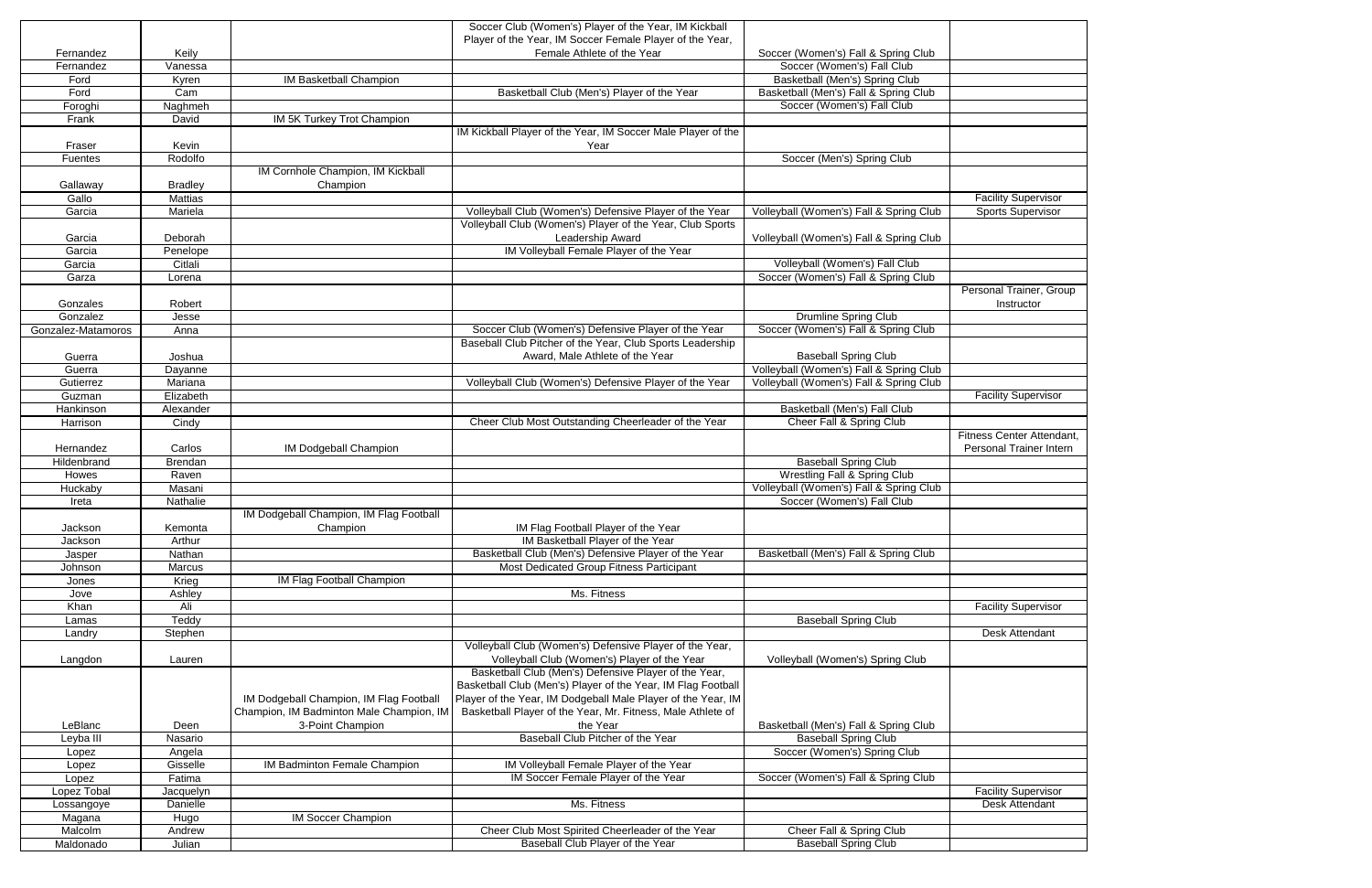| Soccer Club (Men's) Defensive Player of the Year, Soccer<br>Club (Men's) Player of the Year<br><b>IM Soccer Champion</b><br>Soccer (Men's) Fall & Spring Club<br>Manzanares<br>Jairon<br>Baseball Club Player of the Year<br><b>Baseball Spring Club</b><br>Martinez<br>Nathan<br>Cheer Fall & Spring Club<br>Martinez<br>Karen<br><b>Drumline Spring Club</b><br>Martinez<br>Roger<br>IM Flag Football Player of the Year<br><b>Mathis</b><br>Yoland<br>Fitness Intern, Facility<br>Most Dedicated Group Fitness Participant, Ms. Fitness<br>Supervisor<br>Medina<br>Jaylene<br>Medina<br>Raul<br><b>Desk Attendant</b><br><b>IM Soccer Champion</b><br>Mejia<br>Jose<br>Mariah<br>Soccer (Women's) Spring Club<br>Mendez<br><b>IM Kickball Champion</b><br>Mendez<br>Fryda<br>Soccer Club (Women's) Player of the Year<br>Soccer (Women's) Fall & Spring Club<br>Mendoza<br>Selena<br>Soccer (Men's) Fall & Spring Club<br>Mendoza<br>Jorge<br>IM Volleyball Champion, IM Basketball<br>Champion<br>Menjivar<br>Nathaniel<br><b>IM Volleyball Champion</b><br>Metcalf<br>Christopher<br>IM 1-Mile Champion<br>Mezones<br>Joseph<br>IM Basketball Player of the Year<br>Mitchell<br>Tony<br>William<br><b>Wrestling Fall Club</b><br>Mock<br>Soccer Club (Women's) Player of the Year<br>Soccer (Women's) Fall & Spring Club<br>Yesenia<br>Mondragon<br>Volleyball (Women's) Fall Club<br>Montano<br>Jayleen<br><b>Wrestling Fall Club</b><br>Stephany<br>Montenegro<br>K-Pop Fall & Spring Club<br>Moore<br>Madison<br>Morales-Ruiz<br>Soccer (Men's) Spring Club<br>Gerardo<br>Soccer (Men's) Fall Club<br>Moreno<br>Kevin<br>IM Volleyball Male Player of the Year, IM Soccer Male Player<br>of the Year<br>Moreno<br>Luis<br>IM Volleyball Female Player of the Year, IM Dodgeball<br>Female Player of the Year<br>Aline<br>Moughait<br><b>Alanis</b><br>Naranjo<br><b>Sports Supervisor</b><br>Cheer Fall & Spring Club<br>Nava<br>Vanessa<br><b>Drumline Spring Club</b><br>Mia<br>Norfleet<br>Soccer (Men's) Fall Club<br><b>Nunez</b><br>Josue<br>Chidozie<br>IM Dodgeball Male Player of the Year<br>Oguejiofor<br>Soccer (Men's) Spring Club<br>Okunubi<br>Michael<br>Basketball (Men's) Fall & Spring Club<br>Timi<br>Olawuwo<br>IM Volleyball Champion, IM Dodgeball<br>Champion<br>IM Kickball Player of the Year<br>Olukosi<br>Daniel<br><b>Facility Supervisor</b><br>Frank<br><b>IM Volleyball Champion</b><br>IM Volleyball Male Player of the Year<br>Omoregbee<br>Mariam<br>K-Pop Fall & Spring Club<br>Oriyomi<br><b>IM Volleyball Champion</b><br>Ortiz<br>Robby<br>Soccer (Women's) Fall Club<br>Sylvia<br>Padron<br><b>IM Volleyball Champion</b><br>Patel<br>Darshan<br><b>Baseball Spring Club</b><br>Perez<br>Cristian<br>Perez<br>Matthew<br><b>Fitness Assistant</b><br>K-Pop Fall & Spring Club<br>Phea<br>Asti<br>Cheer Fall & Spring Club<br>Pineda<br>Ariadne<br>IM Volleyball Champion, IM Kickball<br>Portillo<br>David<br>Sports Intern<br>Champion<br>Trainer<br>Precella<br>IM Dodgeball Champion<br>Joseph<br>Probst<br><b>Starla</b><br><b>Desk Attendant</b><br>Kelly<br>Volleyball (Women's) Fall Club<br>Puente<br>Fabian<br>Drumline Spring Club<br>Quijano<br>IM Dodgeball Champion, IM Table Tennis<br>IM Dodgeball Female Player of the Year, Female Athlete of<br>Female Champion<br>the Year<br>Desk Attendant<br>Ramadan<br>Danah<br><b>Baseball Spring Club</b><br>Nathaniel<br>Ramirez<br>Cheer Fall & Spring Club<br>Itzel<br>Ramirez<br><b>Wrestling Fall Club</b><br>Kaylee<br>Ramirez<br>Alfonso<br>Soccer (Men's) Spring Club<br>Razo<br>Soccer (Women's) Fall & Spring Club<br>Club Sports Leadership Award<br>Rendon<br>Jasmin<br>Soccer (Men's) Spring Club<br>Sebastian<br>Renteria<br>Cheer Fall Club<br>Reyna<br>Alexa |  |  |  |
|---------------------------------------------------------------------------------------------------------------------------------------------------------------------------------------------------------------------------------------------------------------------------------------------------------------------------------------------------------------------------------------------------------------------------------------------------------------------------------------------------------------------------------------------------------------------------------------------------------------------------------------------------------------------------------------------------------------------------------------------------------------------------------------------------------------------------------------------------------------------------------------------------------------------------------------------------------------------------------------------------------------------------------------------------------------------------------------------------------------------------------------------------------------------------------------------------------------------------------------------------------------------------------------------------------------------------------------------------------------------------------------------------------------------------------------------------------------------------------------------------------------------------------------------------------------------------------------------------------------------------------------------------------------------------------------------------------------------------------------------------------------------------------------------------------------------------------------------------------------------------------------------------------------------------------------------------------------------------------------------------------------------------------------------------------------------------------------------------------------------------------------------------------------------------------------------------------------------------------------------------------------------------------------------------------------------------------------------------------------------------------------------------------------------------------------------------------------------------------------------------------------------------------------------------------------------------------------------------------------------------------------------------------------------------------------------------------------------------------------------------------------------------------------------------------------------------------------------------------------------------------------------------------------------------------------------------------------------------------------------------------------------------------------------------------------------------------------------------------------------------------------------------------------------------------------------------------------------------------------------------------------------------------------------------------------------------------------------------------------------------------------------------------------------------------------------------------------------------------------------------------------------------------------------------------------------------------------------------------------------------------------------------------------------------------------------------------------------------------------------------------------------------------------|--|--|--|
|                                                                                                                                                                                                                                                                                                                                                                                                                                                                                                                                                                                                                                                                                                                                                                                                                                                                                                                                                                                                                                                                                                                                                                                                                                                                                                                                                                                                                                                                                                                                                                                                                                                                                                                                                                                                                                                                                                                                                                                                                                                                                                                                                                                                                                                                                                                                                                                                                                                                                                                                                                                                                                                                                                                                                                                                                                                                                                                                                                                                                                                                                                                                                                                                                                                                                                                                                                                                                                                                                                                                                                                                                                                                                                                                                                                       |  |  |  |
|                                                                                                                                                                                                                                                                                                                                                                                                                                                                                                                                                                                                                                                                                                                                                                                                                                                                                                                                                                                                                                                                                                                                                                                                                                                                                                                                                                                                                                                                                                                                                                                                                                                                                                                                                                                                                                                                                                                                                                                                                                                                                                                                                                                                                                                                                                                                                                                                                                                                                                                                                                                                                                                                                                                                                                                                                                                                                                                                                                                                                                                                                                                                                                                                                                                                                                                                                                                                                                                                                                                                                                                                                                                                                                                                                                                       |  |  |  |
|                                                                                                                                                                                                                                                                                                                                                                                                                                                                                                                                                                                                                                                                                                                                                                                                                                                                                                                                                                                                                                                                                                                                                                                                                                                                                                                                                                                                                                                                                                                                                                                                                                                                                                                                                                                                                                                                                                                                                                                                                                                                                                                                                                                                                                                                                                                                                                                                                                                                                                                                                                                                                                                                                                                                                                                                                                                                                                                                                                                                                                                                                                                                                                                                                                                                                                                                                                                                                                                                                                                                                                                                                                                                                                                                                                                       |  |  |  |
|                                                                                                                                                                                                                                                                                                                                                                                                                                                                                                                                                                                                                                                                                                                                                                                                                                                                                                                                                                                                                                                                                                                                                                                                                                                                                                                                                                                                                                                                                                                                                                                                                                                                                                                                                                                                                                                                                                                                                                                                                                                                                                                                                                                                                                                                                                                                                                                                                                                                                                                                                                                                                                                                                                                                                                                                                                                                                                                                                                                                                                                                                                                                                                                                                                                                                                                                                                                                                                                                                                                                                                                                                                                                                                                                                                                       |  |  |  |
|                                                                                                                                                                                                                                                                                                                                                                                                                                                                                                                                                                                                                                                                                                                                                                                                                                                                                                                                                                                                                                                                                                                                                                                                                                                                                                                                                                                                                                                                                                                                                                                                                                                                                                                                                                                                                                                                                                                                                                                                                                                                                                                                                                                                                                                                                                                                                                                                                                                                                                                                                                                                                                                                                                                                                                                                                                                                                                                                                                                                                                                                                                                                                                                                                                                                                                                                                                                                                                                                                                                                                                                                                                                                                                                                                                                       |  |  |  |
|                                                                                                                                                                                                                                                                                                                                                                                                                                                                                                                                                                                                                                                                                                                                                                                                                                                                                                                                                                                                                                                                                                                                                                                                                                                                                                                                                                                                                                                                                                                                                                                                                                                                                                                                                                                                                                                                                                                                                                                                                                                                                                                                                                                                                                                                                                                                                                                                                                                                                                                                                                                                                                                                                                                                                                                                                                                                                                                                                                                                                                                                                                                                                                                                                                                                                                                                                                                                                                                                                                                                                                                                                                                                                                                                                                                       |  |  |  |
|                                                                                                                                                                                                                                                                                                                                                                                                                                                                                                                                                                                                                                                                                                                                                                                                                                                                                                                                                                                                                                                                                                                                                                                                                                                                                                                                                                                                                                                                                                                                                                                                                                                                                                                                                                                                                                                                                                                                                                                                                                                                                                                                                                                                                                                                                                                                                                                                                                                                                                                                                                                                                                                                                                                                                                                                                                                                                                                                                                                                                                                                                                                                                                                                                                                                                                                                                                                                                                                                                                                                                                                                                                                                                                                                                                                       |  |  |  |
|                                                                                                                                                                                                                                                                                                                                                                                                                                                                                                                                                                                                                                                                                                                                                                                                                                                                                                                                                                                                                                                                                                                                                                                                                                                                                                                                                                                                                                                                                                                                                                                                                                                                                                                                                                                                                                                                                                                                                                                                                                                                                                                                                                                                                                                                                                                                                                                                                                                                                                                                                                                                                                                                                                                                                                                                                                                                                                                                                                                                                                                                                                                                                                                                                                                                                                                                                                                                                                                                                                                                                                                                                                                                                                                                                                                       |  |  |  |
| Sports Supervisor, Personal                                                                                                                                                                                                                                                                                                                                                                                                                                                                                                                                                                                                                                                                                                                                                                                                                                                                                                                                                                                                                                                                                                                                                                                                                                                                                                                                                                                                                                                                                                                                                                                                                                                                                                                                                                                                                                                                                                                                                                                                                                                                                                                                                                                                                                                                                                                                                                                                                                                                                                                                                                                                                                                                                                                                                                                                                                                                                                                                                                                                                                                                                                                                                                                                                                                                                                                                                                                                                                                                                                                                                                                                                                                                                                                                                           |  |  |  |
|                                                                                                                                                                                                                                                                                                                                                                                                                                                                                                                                                                                                                                                                                                                                                                                                                                                                                                                                                                                                                                                                                                                                                                                                                                                                                                                                                                                                                                                                                                                                                                                                                                                                                                                                                                                                                                                                                                                                                                                                                                                                                                                                                                                                                                                                                                                                                                                                                                                                                                                                                                                                                                                                                                                                                                                                                                                                                                                                                                                                                                                                                                                                                                                                                                                                                                                                                                                                                                                                                                                                                                                                                                                                                                                                                                                       |  |  |  |
|                                                                                                                                                                                                                                                                                                                                                                                                                                                                                                                                                                                                                                                                                                                                                                                                                                                                                                                                                                                                                                                                                                                                                                                                                                                                                                                                                                                                                                                                                                                                                                                                                                                                                                                                                                                                                                                                                                                                                                                                                                                                                                                                                                                                                                                                                                                                                                                                                                                                                                                                                                                                                                                                                                                                                                                                                                                                                                                                                                                                                                                                                                                                                                                                                                                                                                                                                                                                                                                                                                                                                                                                                                                                                                                                                                                       |  |  |  |
|                                                                                                                                                                                                                                                                                                                                                                                                                                                                                                                                                                                                                                                                                                                                                                                                                                                                                                                                                                                                                                                                                                                                                                                                                                                                                                                                                                                                                                                                                                                                                                                                                                                                                                                                                                                                                                                                                                                                                                                                                                                                                                                                                                                                                                                                                                                                                                                                                                                                                                                                                                                                                                                                                                                                                                                                                                                                                                                                                                                                                                                                                                                                                                                                                                                                                                                                                                                                                                                                                                                                                                                                                                                                                                                                                                                       |  |  |  |
|                                                                                                                                                                                                                                                                                                                                                                                                                                                                                                                                                                                                                                                                                                                                                                                                                                                                                                                                                                                                                                                                                                                                                                                                                                                                                                                                                                                                                                                                                                                                                                                                                                                                                                                                                                                                                                                                                                                                                                                                                                                                                                                                                                                                                                                                                                                                                                                                                                                                                                                                                                                                                                                                                                                                                                                                                                                                                                                                                                                                                                                                                                                                                                                                                                                                                                                                                                                                                                                                                                                                                                                                                                                                                                                                                                                       |  |  |  |
|                                                                                                                                                                                                                                                                                                                                                                                                                                                                                                                                                                                                                                                                                                                                                                                                                                                                                                                                                                                                                                                                                                                                                                                                                                                                                                                                                                                                                                                                                                                                                                                                                                                                                                                                                                                                                                                                                                                                                                                                                                                                                                                                                                                                                                                                                                                                                                                                                                                                                                                                                                                                                                                                                                                                                                                                                                                                                                                                                                                                                                                                                                                                                                                                                                                                                                                                                                                                                                                                                                                                                                                                                                                                                                                                                                                       |  |  |  |
|                                                                                                                                                                                                                                                                                                                                                                                                                                                                                                                                                                                                                                                                                                                                                                                                                                                                                                                                                                                                                                                                                                                                                                                                                                                                                                                                                                                                                                                                                                                                                                                                                                                                                                                                                                                                                                                                                                                                                                                                                                                                                                                                                                                                                                                                                                                                                                                                                                                                                                                                                                                                                                                                                                                                                                                                                                                                                                                                                                                                                                                                                                                                                                                                                                                                                                                                                                                                                                                                                                                                                                                                                                                                                                                                                                                       |  |  |  |
|                                                                                                                                                                                                                                                                                                                                                                                                                                                                                                                                                                                                                                                                                                                                                                                                                                                                                                                                                                                                                                                                                                                                                                                                                                                                                                                                                                                                                                                                                                                                                                                                                                                                                                                                                                                                                                                                                                                                                                                                                                                                                                                                                                                                                                                                                                                                                                                                                                                                                                                                                                                                                                                                                                                                                                                                                                                                                                                                                                                                                                                                                                                                                                                                                                                                                                                                                                                                                                                                                                                                                                                                                                                                                                                                                                                       |  |  |  |
|                                                                                                                                                                                                                                                                                                                                                                                                                                                                                                                                                                                                                                                                                                                                                                                                                                                                                                                                                                                                                                                                                                                                                                                                                                                                                                                                                                                                                                                                                                                                                                                                                                                                                                                                                                                                                                                                                                                                                                                                                                                                                                                                                                                                                                                                                                                                                                                                                                                                                                                                                                                                                                                                                                                                                                                                                                                                                                                                                                                                                                                                                                                                                                                                                                                                                                                                                                                                                                                                                                                                                                                                                                                                                                                                                                                       |  |  |  |
|                                                                                                                                                                                                                                                                                                                                                                                                                                                                                                                                                                                                                                                                                                                                                                                                                                                                                                                                                                                                                                                                                                                                                                                                                                                                                                                                                                                                                                                                                                                                                                                                                                                                                                                                                                                                                                                                                                                                                                                                                                                                                                                                                                                                                                                                                                                                                                                                                                                                                                                                                                                                                                                                                                                                                                                                                                                                                                                                                                                                                                                                                                                                                                                                                                                                                                                                                                                                                                                                                                                                                                                                                                                                                                                                                                                       |  |  |  |
|                                                                                                                                                                                                                                                                                                                                                                                                                                                                                                                                                                                                                                                                                                                                                                                                                                                                                                                                                                                                                                                                                                                                                                                                                                                                                                                                                                                                                                                                                                                                                                                                                                                                                                                                                                                                                                                                                                                                                                                                                                                                                                                                                                                                                                                                                                                                                                                                                                                                                                                                                                                                                                                                                                                                                                                                                                                                                                                                                                                                                                                                                                                                                                                                                                                                                                                                                                                                                                                                                                                                                                                                                                                                                                                                                                                       |  |  |  |
|                                                                                                                                                                                                                                                                                                                                                                                                                                                                                                                                                                                                                                                                                                                                                                                                                                                                                                                                                                                                                                                                                                                                                                                                                                                                                                                                                                                                                                                                                                                                                                                                                                                                                                                                                                                                                                                                                                                                                                                                                                                                                                                                                                                                                                                                                                                                                                                                                                                                                                                                                                                                                                                                                                                                                                                                                                                                                                                                                                                                                                                                                                                                                                                                                                                                                                                                                                                                                                                                                                                                                                                                                                                                                                                                                                                       |  |  |  |
|                                                                                                                                                                                                                                                                                                                                                                                                                                                                                                                                                                                                                                                                                                                                                                                                                                                                                                                                                                                                                                                                                                                                                                                                                                                                                                                                                                                                                                                                                                                                                                                                                                                                                                                                                                                                                                                                                                                                                                                                                                                                                                                                                                                                                                                                                                                                                                                                                                                                                                                                                                                                                                                                                                                                                                                                                                                                                                                                                                                                                                                                                                                                                                                                                                                                                                                                                                                                                                                                                                                                                                                                                                                                                                                                                                                       |  |  |  |
|                                                                                                                                                                                                                                                                                                                                                                                                                                                                                                                                                                                                                                                                                                                                                                                                                                                                                                                                                                                                                                                                                                                                                                                                                                                                                                                                                                                                                                                                                                                                                                                                                                                                                                                                                                                                                                                                                                                                                                                                                                                                                                                                                                                                                                                                                                                                                                                                                                                                                                                                                                                                                                                                                                                                                                                                                                                                                                                                                                                                                                                                                                                                                                                                                                                                                                                                                                                                                                                                                                                                                                                                                                                                                                                                                                                       |  |  |  |
|                                                                                                                                                                                                                                                                                                                                                                                                                                                                                                                                                                                                                                                                                                                                                                                                                                                                                                                                                                                                                                                                                                                                                                                                                                                                                                                                                                                                                                                                                                                                                                                                                                                                                                                                                                                                                                                                                                                                                                                                                                                                                                                                                                                                                                                                                                                                                                                                                                                                                                                                                                                                                                                                                                                                                                                                                                                                                                                                                                                                                                                                                                                                                                                                                                                                                                                                                                                                                                                                                                                                                                                                                                                                                                                                                                                       |  |  |  |
|                                                                                                                                                                                                                                                                                                                                                                                                                                                                                                                                                                                                                                                                                                                                                                                                                                                                                                                                                                                                                                                                                                                                                                                                                                                                                                                                                                                                                                                                                                                                                                                                                                                                                                                                                                                                                                                                                                                                                                                                                                                                                                                                                                                                                                                                                                                                                                                                                                                                                                                                                                                                                                                                                                                                                                                                                                                                                                                                                                                                                                                                                                                                                                                                                                                                                                                                                                                                                                                                                                                                                                                                                                                                                                                                                                                       |  |  |  |
|                                                                                                                                                                                                                                                                                                                                                                                                                                                                                                                                                                                                                                                                                                                                                                                                                                                                                                                                                                                                                                                                                                                                                                                                                                                                                                                                                                                                                                                                                                                                                                                                                                                                                                                                                                                                                                                                                                                                                                                                                                                                                                                                                                                                                                                                                                                                                                                                                                                                                                                                                                                                                                                                                                                                                                                                                                                                                                                                                                                                                                                                                                                                                                                                                                                                                                                                                                                                                                                                                                                                                                                                                                                                                                                                                                                       |  |  |  |
|                                                                                                                                                                                                                                                                                                                                                                                                                                                                                                                                                                                                                                                                                                                                                                                                                                                                                                                                                                                                                                                                                                                                                                                                                                                                                                                                                                                                                                                                                                                                                                                                                                                                                                                                                                                                                                                                                                                                                                                                                                                                                                                                                                                                                                                                                                                                                                                                                                                                                                                                                                                                                                                                                                                                                                                                                                                                                                                                                                                                                                                                                                                                                                                                                                                                                                                                                                                                                                                                                                                                                                                                                                                                                                                                                                                       |  |  |  |
|                                                                                                                                                                                                                                                                                                                                                                                                                                                                                                                                                                                                                                                                                                                                                                                                                                                                                                                                                                                                                                                                                                                                                                                                                                                                                                                                                                                                                                                                                                                                                                                                                                                                                                                                                                                                                                                                                                                                                                                                                                                                                                                                                                                                                                                                                                                                                                                                                                                                                                                                                                                                                                                                                                                                                                                                                                                                                                                                                                                                                                                                                                                                                                                                                                                                                                                                                                                                                                                                                                                                                                                                                                                                                                                                                                                       |  |  |  |
|                                                                                                                                                                                                                                                                                                                                                                                                                                                                                                                                                                                                                                                                                                                                                                                                                                                                                                                                                                                                                                                                                                                                                                                                                                                                                                                                                                                                                                                                                                                                                                                                                                                                                                                                                                                                                                                                                                                                                                                                                                                                                                                                                                                                                                                                                                                                                                                                                                                                                                                                                                                                                                                                                                                                                                                                                                                                                                                                                                                                                                                                                                                                                                                                                                                                                                                                                                                                                                                                                                                                                                                                                                                                                                                                                                                       |  |  |  |
|                                                                                                                                                                                                                                                                                                                                                                                                                                                                                                                                                                                                                                                                                                                                                                                                                                                                                                                                                                                                                                                                                                                                                                                                                                                                                                                                                                                                                                                                                                                                                                                                                                                                                                                                                                                                                                                                                                                                                                                                                                                                                                                                                                                                                                                                                                                                                                                                                                                                                                                                                                                                                                                                                                                                                                                                                                                                                                                                                                                                                                                                                                                                                                                                                                                                                                                                                                                                                                                                                                                                                                                                                                                                                                                                                                                       |  |  |  |
|                                                                                                                                                                                                                                                                                                                                                                                                                                                                                                                                                                                                                                                                                                                                                                                                                                                                                                                                                                                                                                                                                                                                                                                                                                                                                                                                                                                                                                                                                                                                                                                                                                                                                                                                                                                                                                                                                                                                                                                                                                                                                                                                                                                                                                                                                                                                                                                                                                                                                                                                                                                                                                                                                                                                                                                                                                                                                                                                                                                                                                                                                                                                                                                                                                                                                                                                                                                                                                                                                                                                                                                                                                                                                                                                                                                       |  |  |  |
|                                                                                                                                                                                                                                                                                                                                                                                                                                                                                                                                                                                                                                                                                                                                                                                                                                                                                                                                                                                                                                                                                                                                                                                                                                                                                                                                                                                                                                                                                                                                                                                                                                                                                                                                                                                                                                                                                                                                                                                                                                                                                                                                                                                                                                                                                                                                                                                                                                                                                                                                                                                                                                                                                                                                                                                                                                                                                                                                                                                                                                                                                                                                                                                                                                                                                                                                                                                                                                                                                                                                                                                                                                                                                                                                                                                       |  |  |  |
|                                                                                                                                                                                                                                                                                                                                                                                                                                                                                                                                                                                                                                                                                                                                                                                                                                                                                                                                                                                                                                                                                                                                                                                                                                                                                                                                                                                                                                                                                                                                                                                                                                                                                                                                                                                                                                                                                                                                                                                                                                                                                                                                                                                                                                                                                                                                                                                                                                                                                                                                                                                                                                                                                                                                                                                                                                                                                                                                                                                                                                                                                                                                                                                                                                                                                                                                                                                                                                                                                                                                                                                                                                                                                                                                                                                       |  |  |  |
|                                                                                                                                                                                                                                                                                                                                                                                                                                                                                                                                                                                                                                                                                                                                                                                                                                                                                                                                                                                                                                                                                                                                                                                                                                                                                                                                                                                                                                                                                                                                                                                                                                                                                                                                                                                                                                                                                                                                                                                                                                                                                                                                                                                                                                                                                                                                                                                                                                                                                                                                                                                                                                                                                                                                                                                                                                                                                                                                                                                                                                                                                                                                                                                                                                                                                                                                                                                                                                                                                                                                                                                                                                                                                                                                                                                       |  |  |  |
|                                                                                                                                                                                                                                                                                                                                                                                                                                                                                                                                                                                                                                                                                                                                                                                                                                                                                                                                                                                                                                                                                                                                                                                                                                                                                                                                                                                                                                                                                                                                                                                                                                                                                                                                                                                                                                                                                                                                                                                                                                                                                                                                                                                                                                                                                                                                                                                                                                                                                                                                                                                                                                                                                                                                                                                                                                                                                                                                                                                                                                                                                                                                                                                                                                                                                                                                                                                                                                                                                                                                                                                                                                                                                                                                                                                       |  |  |  |
|                                                                                                                                                                                                                                                                                                                                                                                                                                                                                                                                                                                                                                                                                                                                                                                                                                                                                                                                                                                                                                                                                                                                                                                                                                                                                                                                                                                                                                                                                                                                                                                                                                                                                                                                                                                                                                                                                                                                                                                                                                                                                                                                                                                                                                                                                                                                                                                                                                                                                                                                                                                                                                                                                                                                                                                                                                                                                                                                                                                                                                                                                                                                                                                                                                                                                                                                                                                                                                                                                                                                                                                                                                                                                                                                                                                       |  |  |  |
|                                                                                                                                                                                                                                                                                                                                                                                                                                                                                                                                                                                                                                                                                                                                                                                                                                                                                                                                                                                                                                                                                                                                                                                                                                                                                                                                                                                                                                                                                                                                                                                                                                                                                                                                                                                                                                                                                                                                                                                                                                                                                                                                                                                                                                                                                                                                                                                                                                                                                                                                                                                                                                                                                                                                                                                                                                                                                                                                                                                                                                                                                                                                                                                                                                                                                                                                                                                                                                                                                                                                                                                                                                                                                                                                                                                       |  |  |  |
|                                                                                                                                                                                                                                                                                                                                                                                                                                                                                                                                                                                                                                                                                                                                                                                                                                                                                                                                                                                                                                                                                                                                                                                                                                                                                                                                                                                                                                                                                                                                                                                                                                                                                                                                                                                                                                                                                                                                                                                                                                                                                                                                                                                                                                                                                                                                                                                                                                                                                                                                                                                                                                                                                                                                                                                                                                                                                                                                                                                                                                                                                                                                                                                                                                                                                                                                                                                                                                                                                                                                                                                                                                                                                                                                                                                       |  |  |  |
|                                                                                                                                                                                                                                                                                                                                                                                                                                                                                                                                                                                                                                                                                                                                                                                                                                                                                                                                                                                                                                                                                                                                                                                                                                                                                                                                                                                                                                                                                                                                                                                                                                                                                                                                                                                                                                                                                                                                                                                                                                                                                                                                                                                                                                                                                                                                                                                                                                                                                                                                                                                                                                                                                                                                                                                                                                                                                                                                                                                                                                                                                                                                                                                                                                                                                                                                                                                                                                                                                                                                                                                                                                                                                                                                                                                       |  |  |  |
|                                                                                                                                                                                                                                                                                                                                                                                                                                                                                                                                                                                                                                                                                                                                                                                                                                                                                                                                                                                                                                                                                                                                                                                                                                                                                                                                                                                                                                                                                                                                                                                                                                                                                                                                                                                                                                                                                                                                                                                                                                                                                                                                                                                                                                                                                                                                                                                                                                                                                                                                                                                                                                                                                                                                                                                                                                                                                                                                                                                                                                                                                                                                                                                                                                                                                                                                                                                                                                                                                                                                                                                                                                                                                                                                                                                       |  |  |  |
|                                                                                                                                                                                                                                                                                                                                                                                                                                                                                                                                                                                                                                                                                                                                                                                                                                                                                                                                                                                                                                                                                                                                                                                                                                                                                                                                                                                                                                                                                                                                                                                                                                                                                                                                                                                                                                                                                                                                                                                                                                                                                                                                                                                                                                                                                                                                                                                                                                                                                                                                                                                                                                                                                                                                                                                                                                                                                                                                                                                                                                                                                                                                                                                                                                                                                                                                                                                                                                                                                                                                                                                                                                                                                                                                                                                       |  |  |  |
|                                                                                                                                                                                                                                                                                                                                                                                                                                                                                                                                                                                                                                                                                                                                                                                                                                                                                                                                                                                                                                                                                                                                                                                                                                                                                                                                                                                                                                                                                                                                                                                                                                                                                                                                                                                                                                                                                                                                                                                                                                                                                                                                                                                                                                                                                                                                                                                                                                                                                                                                                                                                                                                                                                                                                                                                                                                                                                                                                                                                                                                                                                                                                                                                                                                                                                                                                                                                                                                                                                                                                                                                                                                                                                                                                                                       |  |  |  |
|                                                                                                                                                                                                                                                                                                                                                                                                                                                                                                                                                                                                                                                                                                                                                                                                                                                                                                                                                                                                                                                                                                                                                                                                                                                                                                                                                                                                                                                                                                                                                                                                                                                                                                                                                                                                                                                                                                                                                                                                                                                                                                                                                                                                                                                                                                                                                                                                                                                                                                                                                                                                                                                                                                                                                                                                                                                                                                                                                                                                                                                                                                                                                                                                                                                                                                                                                                                                                                                                                                                                                                                                                                                                                                                                                                                       |  |  |  |
|                                                                                                                                                                                                                                                                                                                                                                                                                                                                                                                                                                                                                                                                                                                                                                                                                                                                                                                                                                                                                                                                                                                                                                                                                                                                                                                                                                                                                                                                                                                                                                                                                                                                                                                                                                                                                                                                                                                                                                                                                                                                                                                                                                                                                                                                                                                                                                                                                                                                                                                                                                                                                                                                                                                                                                                                                                                                                                                                                                                                                                                                                                                                                                                                                                                                                                                                                                                                                                                                                                                                                                                                                                                                                                                                                                                       |  |  |  |
|                                                                                                                                                                                                                                                                                                                                                                                                                                                                                                                                                                                                                                                                                                                                                                                                                                                                                                                                                                                                                                                                                                                                                                                                                                                                                                                                                                                                                                                                                                                                                                                                                                                                                                                                                                                                                                                                                                                                                                                                                                                                                                                                                                                                                                                                                                                                                                                                                                                                                                                                                                                                                                                                                                                                                                                                                                                                                                                                                                                                                                                                                                                                                                                                                                                                                                                                                                                                                                                                                                                                                                                                                                                                                                                                                                                       |  |  |  |
|                                                                                                                                                                                                                                                                                                                                                                                                                                                                                                                                                                                                                                                                                                                                                                                                                                                                                                                                                                                                                                                                                                                                                                                                                                                                                                                                                                                                                                                                                                                                                                                                                                                                                                                                                                                                                                                                                                                                                                                                                                                                                                                                                                                                                                                                                                                                                                                                                                                                                                                                                                                                                                                                                                                                                                                                                                                                                                                                                                                                                                                                                                                                                                                                                                                                                                                                                                                                                                                                                                                                                                                                                                                                                                                                                                                       |  |  |  |
|                                                                                                                                                                                                                                                                                                                                                                                                                                                                                                                                                                                                                                                                                                                                                                                                                                                                                                                                                                                                                                                                                                                                                                                                                                                                                                                                                                                                                                                                                                                                                                                                                                                                                                                                                                                                                                                                                                                                                                                                                                                                                                                                                                                                                                                                                                                                                                                                                                                                                                                                                                                                                                                                                                                                                                                                                                                                                                                                                                                                                                                                                                                                                                                                                                                                                                                                                                                                                                                                                                                                                                                                                                                                                                                                                                                       |  |  |  |
|                                                                                                                                                                                                                                                                                                                                                                                                                                                                                                                                                                                                                                                                                                                                                                                                                                                                                                                                                                                                                                                                                                                                                                                                                                                                                                                                                                                                                                                                                                                                                                                                                                                                                                                                                                                                                                                                                                                                                                                                                                                                                                                                                                                                                                                                                                                                                                                                                                                                                                                                                                                                                                                                                                                                                                                                                                                                                                                                                                                                                                                                                                                                                                                                                                                                                                                                                                                                                                                                                                                                                                                                                                                                                                                                                                                       |  |  |  |
|                                                                                                                                                                                                                                                                                                                                                                                                                                                                                                                                                                                                                                                                                                                                                                                                                                                                                                                                                                                                                                                                                                                                                                                                                                                                                                                                                                                                                                                                                                                                                                                                                                                                                                                                                                                                                                                                                                                                                                                                                                                                                                                                                                                                                                                                                                                                                                                                                                                                                                                                                                                                                                                                                                                                                                                                                                                                                                                                                                                                                                                                                                                                                                                                                                                                                                                                                                                                                                                                                                                                                                                                                                                                                                                                                                                       |  |  |  |
|                                                                                                                                                                                                                                                                                                                                                                                                                                                                                                                                                                                                                                                                                                                                                                                                                                                                                                                                                                                                                                                                                                                                                                                                                                                                                                                                                                                                                                                                                                                                                                                                                                                                                                                                                                                                                                                                                                                                                                                                                                                                                                                                                                                                                                                                                                                                                                                                                                                                                                                                                                                                                                                                                                                                                                                                                                                                                                                                                                                                                                                                                                                                                                                                                                                                                                                                                                                                                                                                                                                                                                                                                                                                                                                                                                                       |  |  |  |
|                                                                                                                                                                                                                                                                                                                                                                                                                                                                                                                                                                                                                                                                                                                                                                                                                                                                                                                                                                                                                                                                                                                                                                                                                                                                                                                                                                                                                                                                                                                                                                                                                                                                                                                                                                                                                                                                                                                                                                                                                                                                                                                                                                                                                                                                                                                                                                                                                                                                                                                                                                                                                                                                                                                                                                                                                                                                                                                                                                                                                                                                                                                                                                                                                                                                                                                                                                                                                                                                                                                                                                                                                                                                                                                                                                                       |  |  |  |
|                                                                                                                                                                                                                                                                                                                                                                                                                                                                                                                                                                                                                                                                                                                                                                                                                                                                                                                                                                                                                                                                                                                                                                                                                                                                                                                                                                                                                                                                                                                                                                                                                                                                                                                                                                                                                                                                                                                                                                                                                                                                                                                                                                                                                                                                                                                                                                                                                                                                                                                                                                                                                                                                                                                                                                                                                                                                                                                                                                                                                                                                                                                                                                                                                                                                                                                                                                                                                                                                                                                                                                                                                                                                                                                                                                                       |  |  |  |
|                                                                                                                                                                                                                                                                                                                                                                                                                                                                                                                                                                                                                                                                                                                                                                                                                                                                                                                                                                                                                                                                                                                                                                                                                                                                                                                                                                                                                                                                                                                                                                                                                                                                                                                                                                                                                                                                                                                                                                                                                                                                                                                                                                                                                                                                                                                                                                                                                                                                                                                                                                                                                                                                                                                                                                                                                                                                                                                                                                                                                                                                                                                                                                                                                                                                                                                                                                                                                                                                                                                                                                                                                                                                                                                                                                                       |  |  |  |
|                                                                                                                                                                                                                                                                                                                                                                                                                                                                                                                                                                                                                                                                                                                                                                                                                                                                                                                                                                                                                                                                                                                                                                                                                                                                                                                                                                                                                                                                                                                                                                                                                                                                                                                                                                                                                                                                                                                                                                                                                                                                                                                                                                                                                                                                                                                                                                                                                                                                                                                                                                                                                                                                                                                                                                                                                                                                                                                                                                                                                                                                                                                                                                                                                                                                                                                                                                                                                                                                                                                                                                                                                                                                                                                                                                                       |  |  |  |
|                                                                                                                                                                                                                                                                                                                                                                                                                                                                                                                                                                                                                                                                                                                                                                                                                                                                                                                                                                                                                                                                                                                                                                                                                                                                                                                                                                                                                                                                                                                                                                                                                                                                                                                                                                                                                                                                                                                                                                                                                                                                                                                                                                                                                                                                                                                                                                                                                                                                                                                                                                                                                                                                                                                                                                                                                                                                                                                                                                                                                                                                                                                                                                                                                                                                                                                                                                                                                                                                                                                                                                                                                                                                                                                                                                                       |  |  |  |
|                                                                                                                                                                                                                                                                                                                                                                                                                                                                                                                                                                                                                                                                                                                                                                                                                                                                                                                                                                                                                                                                                                                                                                                                                                                                                                                                                                                                                                                                                                                                                                                                                                                                                                                                                                                                                                                                                                                                                                                                                                                                                                                                                                                                                                                                                                                                                                                                                                                                                                                                                                                                                                                                                                                                                                                                                                                                                                                                                                                                                                                                                                                                                                                                                                                                                                                                                                                                                                                                                                                                                                                                                                                                                                                                                                                       |  |  |  |
|                                                                                                                                                                                                                                                                                                                                                                                                                                                                                                                                                                                                                                                                                                                                                                                                                                                                                                                                                                                                                                                                                                                                                                                                                                                                                                                                                                                                                                                                                                                                                                                                                                                                                                                                                                                                                                                                                                                                                                                                                                                                                                                                                                                                                                                                                                                                                                                                                                                                                                                                                                                                                                                                                                                                                                                                                                                                                                                                                                                                                                                                                                                                                                                                                                                                                                                                                                                                                                                                                                                                                                                                                                                                                                                                                                                       |  |  |  |
|                                                                                                                                                                                                                                                                                                                                                                                                                                                                                                                                                                                                                                                                                                                                                                                                                                                                                                                                                                                                                                                                                                                                                                                                                                                                                                                                                                                                                                                                                                                                                                                                                                                                                                                                                                                                                                                                                                                                                                                                                                                                                                                                                                                                                                                                                                                                                                                                                                                                                                                                                                                                                                                                                                                                                                                                                                                                                                                                                                                                                                                                                                                                                                                                                                                                                                                                                                                                                                                                                                                                                                                                                                                                                                                                                                                       |  |  |  |
|                                                                                                                                                                                                                                                                                                                                                                                                                                                                                                                                                                                                                                                                                                                                                                                                                                                                                                                                                                                                                                                                                                                                                                                                                                                                                                                                                                                                                                                                                                                                                                                                                                                                                                                                                                                                                                                                                                                                                                                                                                                                                                                                                                                                                                                                                                                                                                                                                                                                                                                                                                                                                                                                                                                                                                                                                                                                                                                                                                                                                                                                                                                                                                                                                                                                                                                                                                                                                                                                                                                                                                                                                                                                                                                                                                                       |  |  |  |
|                                                                                                                                                                                                                                                                                                                                                                                                                                                                                                                                                                                                                                                                                                                                                                                                                                                                                                                                                                                                                                                                                                                                                                                                                                                                                                                                                                                                                                                                                                                                                                                                                                                                                                                                                                                                                                                                                                                                                                                                                                                                                                                                                                                                                                                                                                                                                                                                                                                                                                                                                                                                                                                                                                                                                                                                                                                                                                                                                                                                                                                                                                                                                                                                                                                                                                                                                                                                                                                                                                                                                                                                                                                                                                                                                                                       |  |  |  |
|                                                                                                                                                                                                                                                                                                                                                                                                                                                                                                                                                                                                                                                                                                                                                                                                                                                                                                                                                                                                                                                                                                                                                                                                                                                                                                                                                                                                                                                                                                                                                                                                                                                                                                                                                                                                                                                                                                                                                                                                                                                                                                                                                                                                                                                                                                                                                                                                                                                                                                                                                                                                                                                                                                                                                                                                                                                                                                                                                                                                                                                                                                                                                                                                                                                                                                                                                                                                                                                                                                                                                                                                                                                                                                                                                                                       |  |  |  |
|                                                                                                                                                                                                                                                                                                                                                                                                                                                                                                                                                                                                                                                                                                                                                                                                                                                                                                                                                                                                                                                                                                                                                                                                                                                                                                                                                                                                                                                                                                                                                                                                                                                                                                                                                                                                                                                                                                                                                                                                                                                                                                                                                                                                                                                                                                                                                                                                                                                                                                                                                                                                                                                                                                                                                                                                                                                                                                                                                                                                                                                                                                                                                                                                                                                                                                                                                                                                                                                                                                                                                                                                                                                                                                                                                                                       |  |  |  |
|                                                                                                                                                                                                                                                                                                                                                                                                                                                                                                                                                                                                                                                                                                                                                                                                                                                                                                                                                                                                                                                                                                                                                                                                                                                                                                                                                                                                                                                                                                                                                                                                                                                                                                                                                                                                                                                                                                                                                                                                                                                                                                                                                                                                                                                                                                                                                                                                                                                                                                                                                                                                                                                                                                                                                                                                                                                                                                                                                                                                                                                                                                                                                                                                                                                                                                                                                                                                                                                                                                                                                                                                                                                                                                                                                                                       |  |  |  |
|                                                                                                                                                                                                                                                                                                                                                                                                                                                                                                                                                                                                                                                                                                                                                                                                                                                                                                                                                                                                                                                                                                                                                                                                                                                                                                                                                                                                                                                                                                                                                                                                                                                                                                                                                                                                                                                                                                                                                                                                                                                                                                                                                                                                                                                                                                                                                                                                                                                                                                                                                                                                                                                                                                                                                                                                                                                                                                                                                                                                                                                                                                                                                                                                                                                                                                                                                                                                                                                                                                                                                                                                                                                                                                                                                                                       |  |  |  |
|                                                                                                                                                                                                                                                                                                                                                                                                                                                                                                                                                                                                                                                                                                                                                                                                                                                                                                                                                                                                                                                                                                                                                                                                                                                                                                                                                                                                                                                                                                                                                                                                                                                                                                                                                                                                                                                                                                                                                                                                                                                                                                                                                                                                                                                                                                                                                                                                                                                                                                                                                                                                                                                                                                                                                                                                                                                                                                                                                                                                                                                                                                                                                                                                                                                                                                                                                                                                                                                                                                                                                                                                                                                                                                                                                                                       |  |  |  |
|                                                                                                                                                                                                                                                                                                                                                                                                                                                                                                                                                                                                                                                                                                                                                                                                                                                                                                                                                                                                                                                                                                                                                                                                                                                                                                                                                                                                                                                                                                                                                                                                                                                                                                                                                                                                                                                                                                                                                                                                                                                                                                                                                                                                                                                                                                                                                                                                                                                                                                                                                                                                                                                                                                                                                                                                                                                                                                                                                                                                                                                                                                                                                                                                                                                                                                                                                                                                                                                                                                                                                                                                                                                                                                                                                                                       |  |  |  |
|                                                                                                                                                                                                                                                                                                                                                                                                                                                                                                                                                                                                                                                                                                                                                                                                                                                                                                                                                                                                                                                                                                                                                                                                                                                                                                                                                                                                                                                                                                                                                                                                                                                                                                                                                                                                                                                                                                                                                                                                                                                                                                                                                                                                                                                                                                                                                                                                                                                                                                                                                                                                                                                                                                                                                                                                                                                                                                                                                                                                                                                                                                                                                                                                                                                                                                                                                                                                                                                                                                                                                                                                                                                                                                                                                                                       |  |  |  |
|                                                                                                                                                                                                                                                                                                                                                                                                                                                                                                                                                                                                                                                                                                                                                                                                                                                                                                                                                                                                                                                                                                                                                                                                                                                                                                                                                                                                                                                                                                                                                                                                                                                                                                                                                                                                                                                                                                                                                                                                                                                                                                                                                                                                                                                                                                                                                                                                                                                                                                                                                                                                                                                                                                                                                                                                                                                                                                                                                                                                                                                                                                                                                                                                                                                                                                                                                                                                                                                                                                                                                                                                                                                                                                                                                                                       |  |  |  |
|                                                                                                                                                                                                                                                                                                                                                                                                                                                                                                                                                                                                                                                                                                                                                                                                                                                                                                                                                                                                                                                                                                                                                                                                                                                                                                                                                                                                                                                                                                                                                                                                                                                                                                                                                                                                                                                                                                                                                                                                                                                                                                                                                                                                                                                                                                                                                                                                                                                                                                                                                                                                                                                                                                                                                                                                                                                                                                                                                                                                                                                                                                                                                                                                                                                                                                                                                                                                                                                                                                                                                                                                                                                                                                                                                                                       |  |  |  |